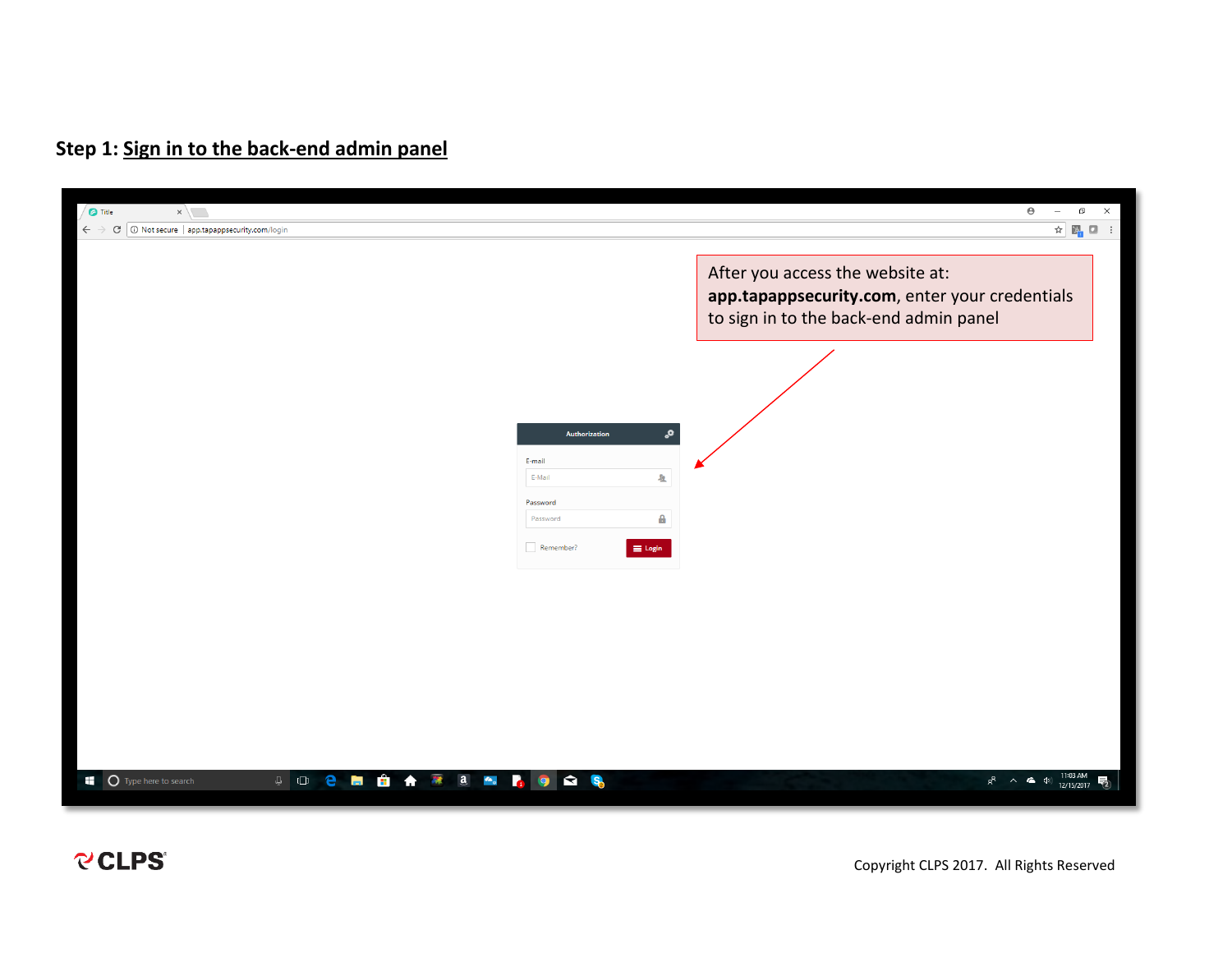Click on pending accounts icon to view names

# **Step 2: Open screen to pending accounts**

| ADM Panel<br>$\mathbf{x}$                                                                       |                                                    |                                                                                     |              |                            |                |                                 | $\Theta$<br>$\Box$<br>$\sim$                                                                                                                                                                                        | $\times$ |
|-------------------------------------------------------------------------------------------------|----------------------------------------------------|-------------------------------------------------------------------------------------|--------------|----------------------------|----------------|---------------------------------|---------------------------------------------------------------------------------------------------------------------------------------------------------------------------------------------------------------------|----------|
| $\epsilon \rightarrow c$   10 app.tapappsecurity.com                                            |                                                    |                                                                                     |              |                            |                |                                 | $\mathbf{O} \cap \mathbf{O}^{\perp}_{\mathbf{G}} \quad \mathbf{E}^{\mathbf{H}}_{\mathbf{G}} \quad \mathbf{E}^{\mathbf{H}}_{\mathbf{G}} \quad \mathbf{E}^{\perp}_{\mathbf{G}} \quad \mathbf{E}^{\perp}_{\mathbf{G}}$ |          |
| $\mathbb{C}$ TAP App<br>$\equiv$                                                                |                                                    |                                                                                     |              |                            |                | (W) Drill mode -<br><b>前</b> 16 | District Administrator +                                                                                                                                                                                            |          |
| <b>Watertown City School District</b><br><b>District Administrator</b><br>Admin of organization | # Home / Dashboard                                 |                                                                                     |              |                            |                |                                 |                                                                                                                                                                                                                     |          |
| $\Box$<br>Dashboard                                                                             | <b>Access key</b>                                  |                                                                                     |              |                            |                |                                 |                                                                                                                                                                                                                     |          |
| 业<br>Users managment                                                                            | Click on the link for show access key -> Show key  | The key is needed in order to complete the registration process in the application. |              |                            |                |                                 |                                                                                                                                                                                                                     |          |
| 舍<br><b>Buildings</b>                                                                           |                                                    |                                                                                     |              |                            |                |                                 |                                                                                                                                                                                                                     |          |
| Λ<br><b>Buildings Relations</b>                                                                 | Send mail<br><b>Create alert</b>                   |                                                                                     |              |                            |                |                                 |                                                                                                                                                                                                                     |          |
| $\bullet$<br>History                                                                            |                                                    |                                                                                     |              |                            |                |                                 |                                                                                                                                                                                                                     |          |
|                                                                                                 | $\mathbf{III}$ Alerts                              |                                                                                     |              |                            |                |                                 |                                                                                                                                                                                                                     |          |
|                                                                                                 | $\hbox{\ensuremath{\mathsf{Q}}\xspace}$<br>Search: |                                                                                     |              |                            |                |                                 | 10 $\vee$                                                                                                                                                                                                           |          |
|                                                                                                 |                                                    |                                                                                     |              |                            |                |                                 |                                                                                                                                                                                                                     |          |
|                                                                                                 | <b>Type</b>                                        | $\land$ Building                                                                    | $\circ$ User | $\circ$ Reason             | $\circ$ Active | $\circ$ Actions                 |                                                                                                                                                                                                                     |          |
|                                                                                                 |                                                    |                                                                                     |              | No data available in table |                |                                 |                                                                                                                                                                                                                     |          |
|                                                                                                 | Showing 0 to 0 of 0 entries                        |                                                                                     |              |                            |                |                                 | First Previous Next Last                                                                                                                                                                                            |          |
|                                                                                                 |                                                    |                                                                                     |              |                            |                |                                 |                                                                                                                                                                                                                     |          |
|                                                                                                 |                                                    |                                                                                     |              |                            |                |                                 |                                                                                                                                                                                                                     |          |
|                                                                                                 |                                                    |                                                                                     |              |                            |                |                                 |                                                                                                                                                                                                                     |          |
|                                                                                                 |                                                    |                                                                                     |              |                            |                |                                 |                                                                                                                                                                                                                     |          |
|                                                                                                 |                                                    |                                                                                     |              |                            |                |                                 |                                                                                                                                                                                                                     |          |
|                                                                                                 |                                                    |                                                                                     |              |                            |                |                                 |                                                                                                                                                                                                                     |          |
|                                                                                                 |                                                    |                                                                                     |              |                            |                |                                 |                                                                                                                                                                                                                     |          |
|                                                                                                 |                                                    |                                                                                     |              |                            |                |                                 |                                                                                                                                                                                                                     |          |
|                                                                                                 |                                                    |                                                                                     |              |                            |                |                                 |                                                                                                                                                                                                                     |          |
|                                                                                                 |                                                    |                                                                                     |              |                            |                |                                 |                                                                                                                                                                                                                     |          |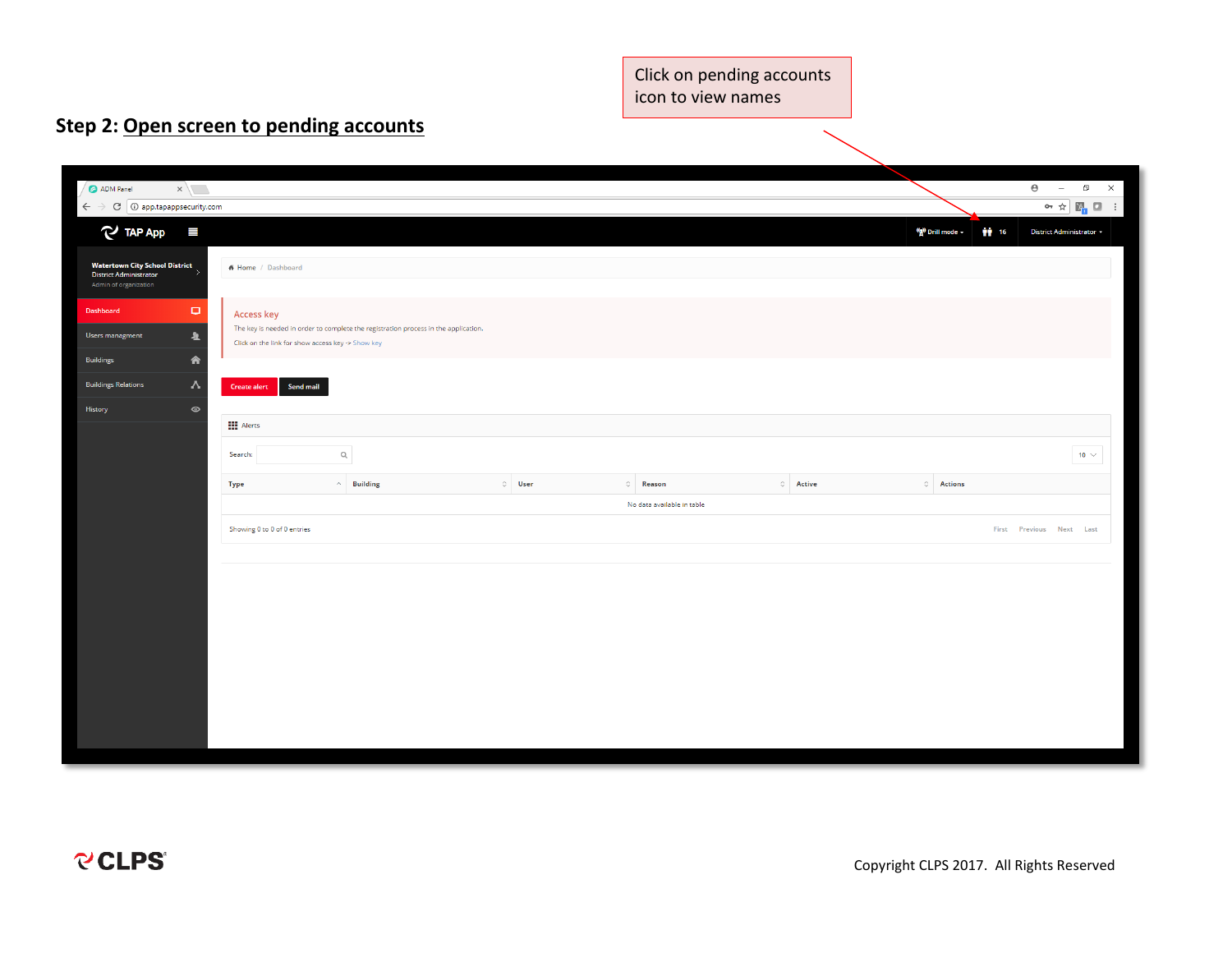After the pending accounts screen is opened, click on "accept" to authorize a new user. If you do not recognize a name you can reject the account

### **Step 3: Approve new users**

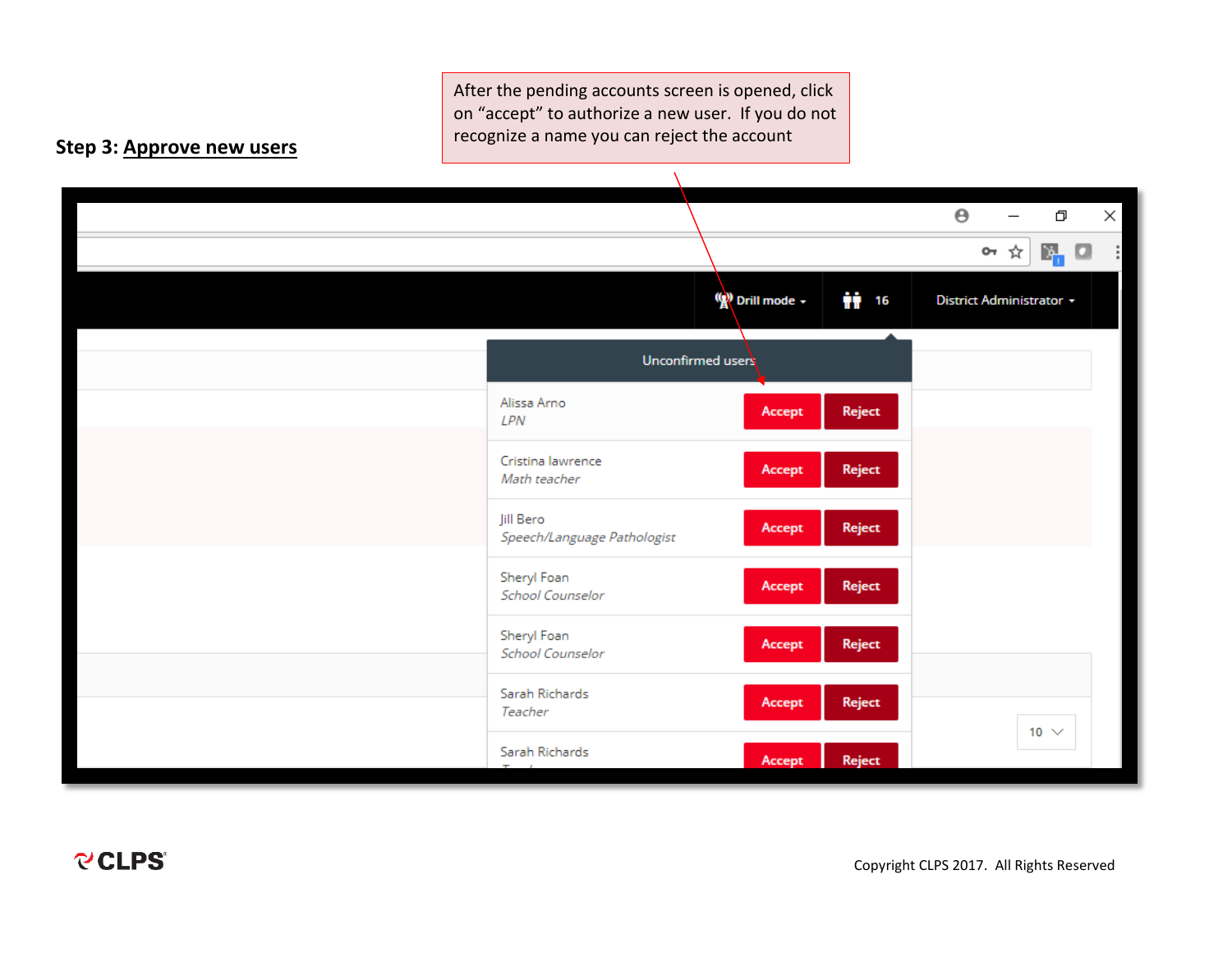Confirm that the building assignment is accurate. Click on the building(s) the user is assigned to then click on "edit" to activate the account

#### ADM Panel  $\times$  $\Theta$  - $\Box$  $\leftarrow$   $\rightarrow$  C  $\boxed{0}$  app.tapappsecurity.com  $\overline{\mathbf{O}}_1 \times \mathbf{O}_2 \quad \overline{\mathbf{E}}_1 \quad \overline{\mathbf{O}}_2 \quad \overline{\mathbf{O}}_3 \quad \overline{\mathbf{O}}_4 \quad \overline{\mathbf{O}}_5$  $\mathbb{C}$  TAP App  $\equiv$ ((g) Drill mode -静 16 District Administrator **Edit user Watertown City School District** Home / Dashboard **Buildings** District Administrator V Watertown City School District Wiley Intermediate School Watertown High School Access key Case Middle School  $\overrightarrow{\checkmark}$  Knickerbocker Elementary School Ohio Elementary School The key is needed in order to con л Click on the link for show access ke Starbuck Elementary School Sherman Elementary School North Elementary School 合 Building and Grounds BLD Z Send mail **III** Alerts Edit Cancel Search Type **Building** Reason Active **Action** No data available in table Showing 0 to 0 of 0 entries  $Las$  $R^2 \sim 4$  (11:01 AM  $R_2$ iii O Type here to search **JOCHAMAMASS**

### **Step 4: Confirm building assignment details**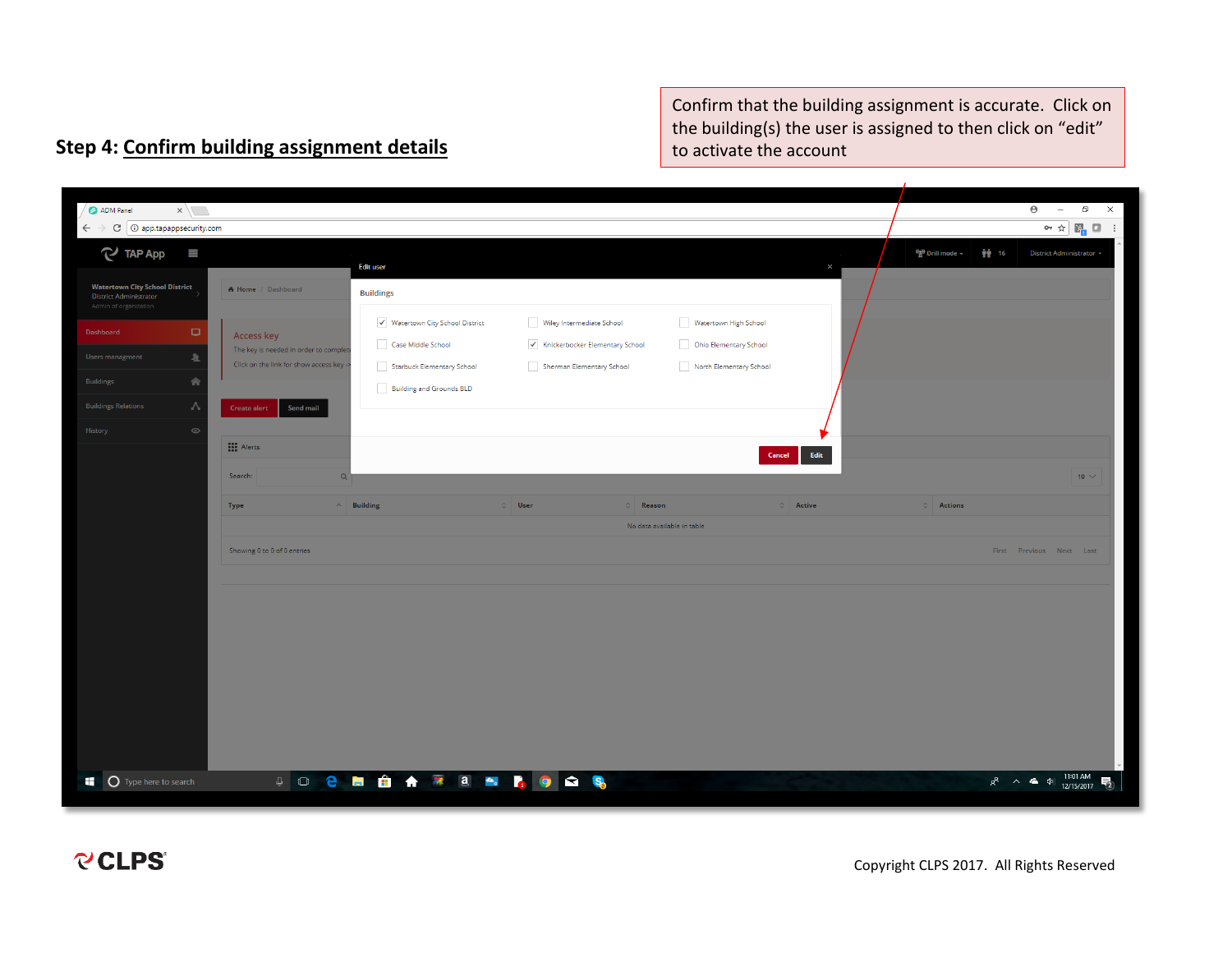If you need to revise an existing account, click on "Users Management" to view all organizational users

After you find the user's account you'd like to revise, click on the black icon to open the account information

page

## **Step 5: Revise account details**

| ADM Panel<br>$\times$                                                                           |                        |                               |                             |                 |                  |                                          |                             | $\Theta$<br>$\Box$<br>$\times$<br>$\overline{\phantom{m}}$                                                                                                                                                         |
|-------------------------------------------------------------------------------------------------|------------------------|-------------------------------|-----------------------------|-----------------|------------------|------------------------------------------|-----------------------------|--------------------------------------------------------------------------------------------------------------------------------------------------------------------------------------------------------------------|
| $\leftarrow$ $\rightarrow$ C $\mid$ 0 app.tapappsecurity.com/users                              |                        |                               |                             |                 |                  |                                          |                             | $\mathbf{O} \times \mathbf{O} \times \left[ \begin{array}{ccc} \mathbf{O} & \mathbf{O} & \mathbf{O} \end{array} \right] \times \left[ \begin{array}{ccc} \mathbf{O} & \mathbf{O} & \mathbf{O} \end{array} \right]$ |
| TAP App<br>m                                                                                    |                        |                               |                             |                 |                  |                                          | ((g) Drill mode -           | 静 16<br>District Administrator +                                                                                                                                                                                   |
| <b>Watertown City School District</b><br><b>District Administrator</b><br>Admin of organization | # Home                 | Users                         |                             |                 |                  |                                          |                             |                                                                                                                                                                                                                    |
| Ø<br>Dashboard                                                                                  | <b>Create new user</b> |                               |                             |                 |                  |                                          |                             |                                                                                                                                                                                                                    |
| 星<br>Users managment                                                                            | <b>III</b> Users       |                               |                             |                 |                  |                                          |                             |                                                                                                                                                                                                                    |
| €<br><b>Buildings</b>                                                                           | Search:                | $\hbox{O}_c$                  |                             |                 |                  |                                          |                             | 10 $\,\vee\,$                                                                                                                                                                                                      |
| ᄾ<br><b>Buildings Relations</b><br>$\circ$<br>History                                           | ்<br>#                 | <b>Name</b>                   | $\land$ E-Mail              | <b>C</b> Phone  | $\circ$ Type     | $\circ$ Role<br>$\hat{C}$                | <b>Status</b><br>$\Diamond$ | <b>Actions</b>                                                                                                                                                                                                     |
|                                                                                                 | 712                    | Alissa Arno                   | aarno@watertowncsd.org      | +1(315)5169881  | Simple User      | LPN                                      | Active                      | 参考                                                                                                                                                                                                                 |
|                                                                                                 | 694                    | Amanda jackson                | ajackson@watertowncsd.org   | +1(315)771 7381 | Simple User      | Teacher                                  | Active                      | ※ 章                                                                                                                                                                                                                |
|                                                                                                 | 711                    | Andrew Kilionski              | akilionski@watertowncsd.org | +1(315)777 7431 | Simple User      | <b>Physical Education Teacher</b>        | Active                      | 参考                                                                                                                                                                                                                 |
|                                                                                                 | 693                    | Ashley Walbroehl              | awalbroehl@watertowncsd.org | +1(315)836 7275 | Simple User      | <b>Elementary Teacher</b>                | Active                      | ※ 章                                                                                                                                                                                                                |
|                                                                                                 | 675                    | Beth Maurer                   | emaurer@watertowncsd.org    | +1(315)405 1991 | Incident manager | Literacy Coach/Intern                    | Active                      | 参考                                                                                                                                                                                                                 |
|                                                                                                 | 634                    | Chad Fairchild                | cfairchild@watertowncsd.org | +1(315)586 3411 | Incident manager | Principal                                | Active                      | ※ 章                                                                                                                                                                                                                |
|                                                                                                 | 695                    | <b>Chad Passage</b>           | cdpassage83@gmail.com       | +1(315)775 8343 | Simple User      | <b>Teacher Assistant</b>                 | Active                      | ※ 章                                                                                                                                                                                                                |
|                                                                                                 | 678                    | Chana Fay                     | cfay@watertowncsd.org       | +1(315)767 5773 | Simple User      | Teacher                                  | Active                      | ※ 章                                                                                                                                                                                                                |
|                                                                                                 | 633                    | <b>Colleen Rielly</b>         | crielly@watertowncsd.org    | +1(315)7853717  | Incident manager | <b>School Nutrition Program Director</b> | Active                      | ※ 章                                                                                                                                                                                                                |
|                                                                                                 | 713                    | Cristina lawrence             | clawrence@watertowncsd.org  | +1(315)778 9976 | Simple User      | Math teacher                             | Active                      | 参考                                                                                                                                                                                                                 |
| app.tapappsecurity.com/users#http://app.tapappsecurity.com/users/edit?id=713                    |                        | Showing 1 to 10 of 51 entries |                             |                 |                  |                                          | First Previous 1 2          | 3 4 5 6 Next Last                                                                                                                                                                                                  |
|                                                                                                 |                        |                               |                             |                 |                  |                                          |                             |                                                                                                                                                                                                                    |